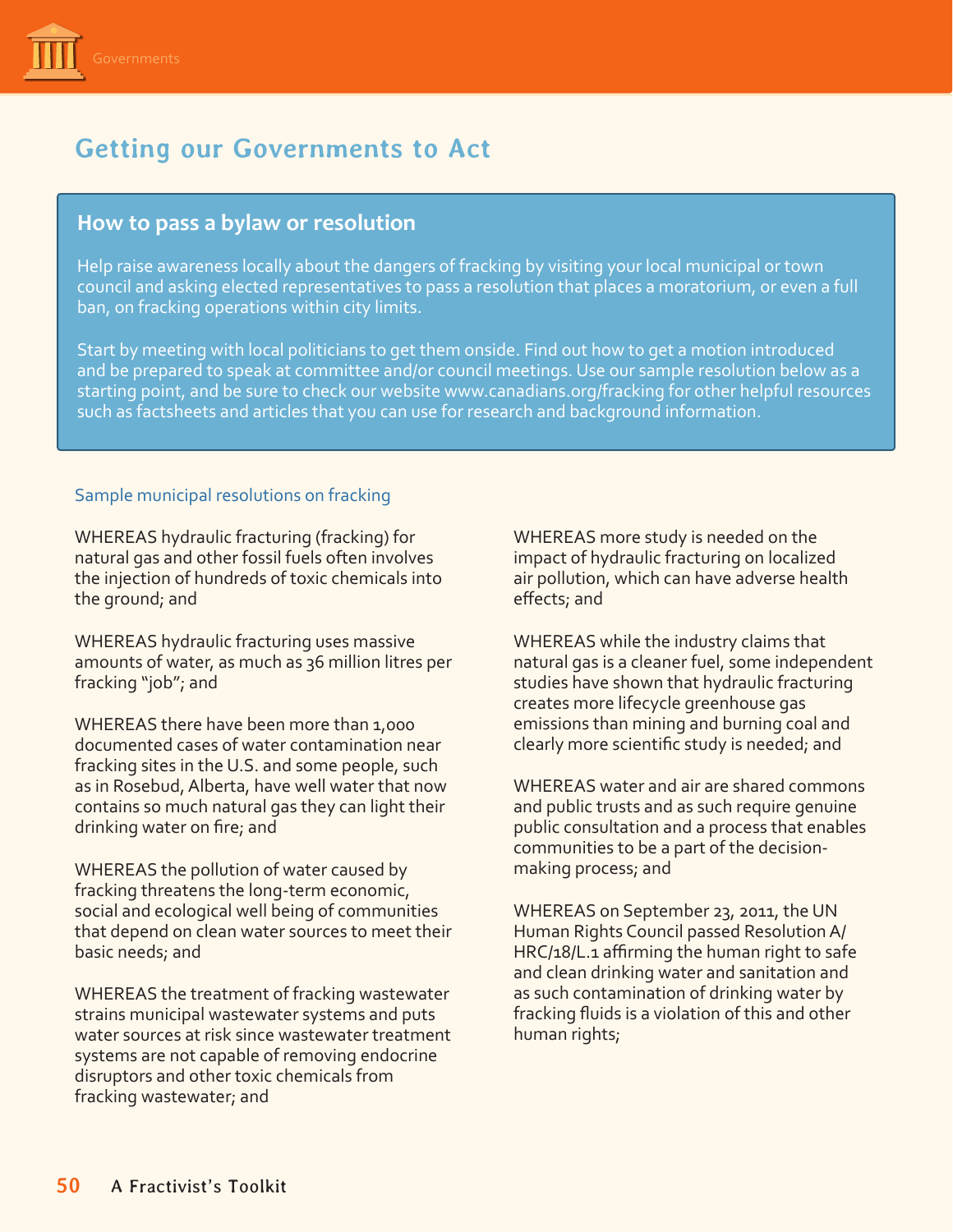

**Option 1:** Moratorium until review/public consultation occurs:

NOW, THEREFORE BE IT RESOLVED that on the \_\_\_\_\_day of \_\_\_\_20\_\_, (municipality or town) supports a province-wide and national moratorium on hydraulic fracturing until provincial and federal reviews have been completed that include extensive public consultation and full consideration of the potential human and environmental impacts of hydraulic fracturing.

BE IT FURTHER RESOLVED that (municipality or town) also calls for dialogue between First Nations, federal, provincial and municipal governments on the impacts of hydraulic fracturing.

NOW, THEREFORE BE IT ORDAINED that hydraulic fracturing for natural gas and other fossil fuels within (municipality or town) and (name of local watershed) watershed and the treatment of fracking fluids in (municipality or town)'s wastewater treatment plant(s) is prohibited until the above-noted public consultations and reviews have been completed.

PASSED, APPROVED, AND EFFECTIVE on this  $\frac{1}{2}$  day of  $\frac{1}{2}$  20

\_\_\_\_\_\_\_\_\_\_\_\_\_\_\_\_\_\_\_\_\_\_\_\_\_\_\_\_\_\_\_\_\_\_\_\_\_\_

\_\_\_\_\_\_\_\_\_\_\_\_\_\_\_\_\_\_\_\_\_\_\_\_\_\_\_\_\_\_\_\_\_\_\_\_\_\_

ATTEST:

Mayor

Council President

Assembly of First Nations resolution Moratorium on Hydraulic Fracturing (Resolution 69) [www.afn.ca/uploads/files/sca-res-11.pdf](http://www.afn.ca/uploads/files/sca-res-11.pdf) 

Vuntut Gwitchin First Nation resolutions [www.vgfn.ca/ga-2013.php](http://www.vgfn.ca/ga-2013.php)

Quebec resolutions [regroupementgazdeschiste.com/?page=resolutions](http://www.regroupementgazdeschiste.com/?page=resolutions)  **Option 2:** Outright ban:

NOW, THEREFORE BE IT RESOLVED that on the \_\_\_\_\_day of \_\_\_\_20\_\_, (municipality or town) supports a provincial and national ban on hydraulic fracturing for natural gas and other fossil fuels.

BE IT FURTHER RESOLVED that (municipality or town) will send a letter to (Member of Provincial Parliament and Member of Parliament) calling for a ban on hydraulic fracturing and for the development of provincial and federal legislation banning hydraulic fracturing.

NOW, THEREFORE BE IT ORDAINED that hydraulic fracturing for natural gas and other fossil fuels within (municipality or town) and (name of local watershed) watershed and the treatment of fracking fluids in (municipality or town)'s wastewater treatment plant(s) is banned.

PASSED, APPROVED, AND EFFECTIVE on this \_\_\_\_ day of \_\_\_\_, 20\_\_.

\_\_\_\_\_\_\_\_\_\_\_\_\_\_\_\_\_\_\_\_\_\_\_\_\_\_\_\_\_\_\_\_\_\_\_\_\_\_

\_\_\_\_\_\_\_\_\_\_\_\_\_\_\_\_\_\_\_\_\_\_\_\_\_\_\_\_\_\_\_\_\_\_\_\_\_\_

ATTEST:

Mayor

Council President

# **OTHER RESOLUTIONS/BYLAWS PASSED:**

Burnaby, British Columbia resolution [burnaby.civicweb.net/Documents/DocumentList.](https://burnaby.civicweb.net/Documents/DocumentList.aspx?ID=13406) [aspx?ID=13406](https://burnaby.civicweb.net/Documents/DocumentList.aspx?ID=13406)

Inverness, Nova Scotia bylaw [www.canadians.org/sites/default/files/water/fracking/](http://www.canadians.org/sites/default/files/water/fracking/Anti-fracking_bylaw_passed_May6_2013.pdf) [Anti-fracking\\_bylaw\\_passed\\_May6\\_2013.pdf](http://www.canadians.org/sites/default/files/water/fracking/Anti-fracking_bylaw_passed_May6_2013.pdf)

Niagara-on-the-Lake, Ontario resolution

[www.canadians.org/sites/default/files/1899\\_001.pdf](http://canadians.org/sites/default/files/1899_001.pdf)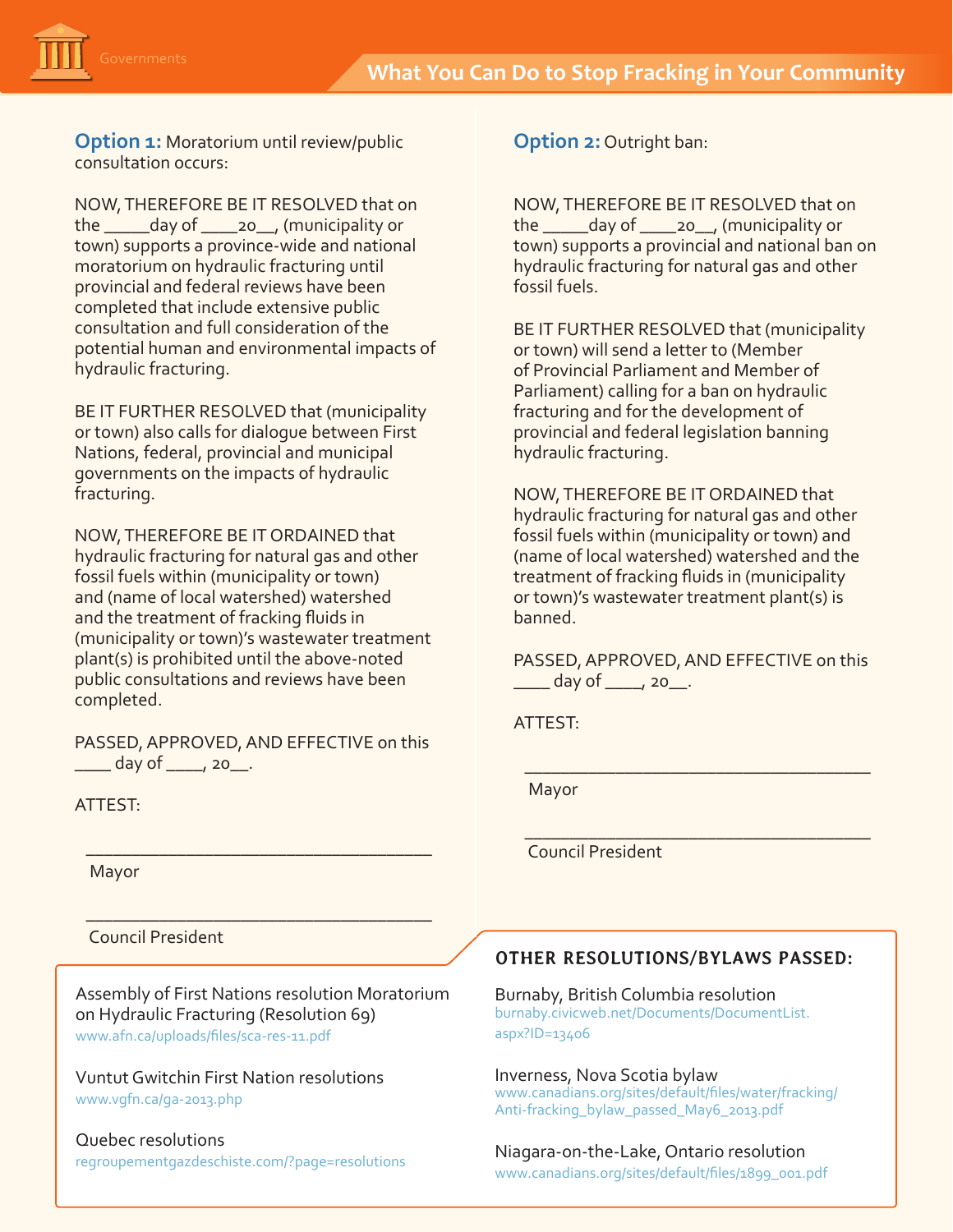

## Making a submission to the government

In some cases, governments will hold public consultations and invite public comments on fracking projects. This is an opportunity to pressure the government and raise public awareness about fracking.

Here are some examples of submissions from the Council of Canadians:

Letter to Nova Scotia Environment about Colchester fracking wastewater: [www.canadians.org/sites/default/files/](http://www.canadians.org/sites/default/files/Colchester-fracking-appeal-0513.pdf) [Colchester-fracking-appeal-0513.pdf](http://www.canadians.org/sites/default/files/Colchester-fracking-appeal-0513.pdf) 

Canada-Newfoundland and Labrador Offshore Petroleum Board: [www.canadians.org/sites/](http://www.canadians.org/sites/default/files/water/fracking/NL-SEA-report-submission0913.pdf) [default/files/water/fracking/NL-SEA-report](http://www.canadians.org/sites/default/files/water/fracking/NL-SEA-report-submission0913.pdf)[submission0913.pdf](http://www.canadians.org/sites/default/files/water/fracking/NL-SEA-report-submission0913.pdf)

New York's Department of Environmental Conservation: [www.canadians.org/sites/](http://www.canadians.org/sites/default/files/council-of-canadians-comments-on-ny-hydraulic-fracturing.pdf) [default/files/council-of-canadians-comments](http://www.canadians.org/sites/default/files/council-of-canadians-comments-on-ny-hydraulic-fracturing.pdf)[on-ny-hydraulic-fracturing.pdf](http://www.canadians.org/sites/default/files/council-of-canadians-comments-on-ny-hydraulic-fracturing.pdf)

#### What to ask candidates during elections

An election campaign period is a perfect time to raise the issue of fracking with candidates. You can attend all-candidates debates, send emails, write letters to the editor (see page 42) and use social media to get candidates to take a position on fracking. (See sample tweets on page 46.)

#### **Here are some sample questions to ask candidates in the lead-up to an election:**

What is your position on fracking? Do you support a ban/moratorium on (future) fracking?

Regulation for fracking falls largely to provinces and territories because of their power to issue drilling and water permits. While it is true that hydraulic fracturing has been used for decades, fracking for unconventional gas – shale gas, coalbed methane and tight gas – is new and provincial regulations have not caught up to this expanding technology. What regulations or legislation will you implement to regulate fracking?

A typical fracked well requires the use of between 55,000 and 220,000 litres of chemicals, but the specific combination and quantities of chemicals used are considered proprietary trade secrets. Will you legally require companies to disclose a full list of the chemicals they use during the fracking process?

A typical fracking project uses anywhere from 10 million to 200 million litres of water. How will you monitor water use for fracking and ensure that water is protected as a human right for current and future generations?

Under Article 32 of the UN Declaration of the Rights of Indigenous Peoples governments are required to obtain free and informed consent prior to the approval of any project affecting Indigenous peoples' lands or territories and other resources, particularly in connection with